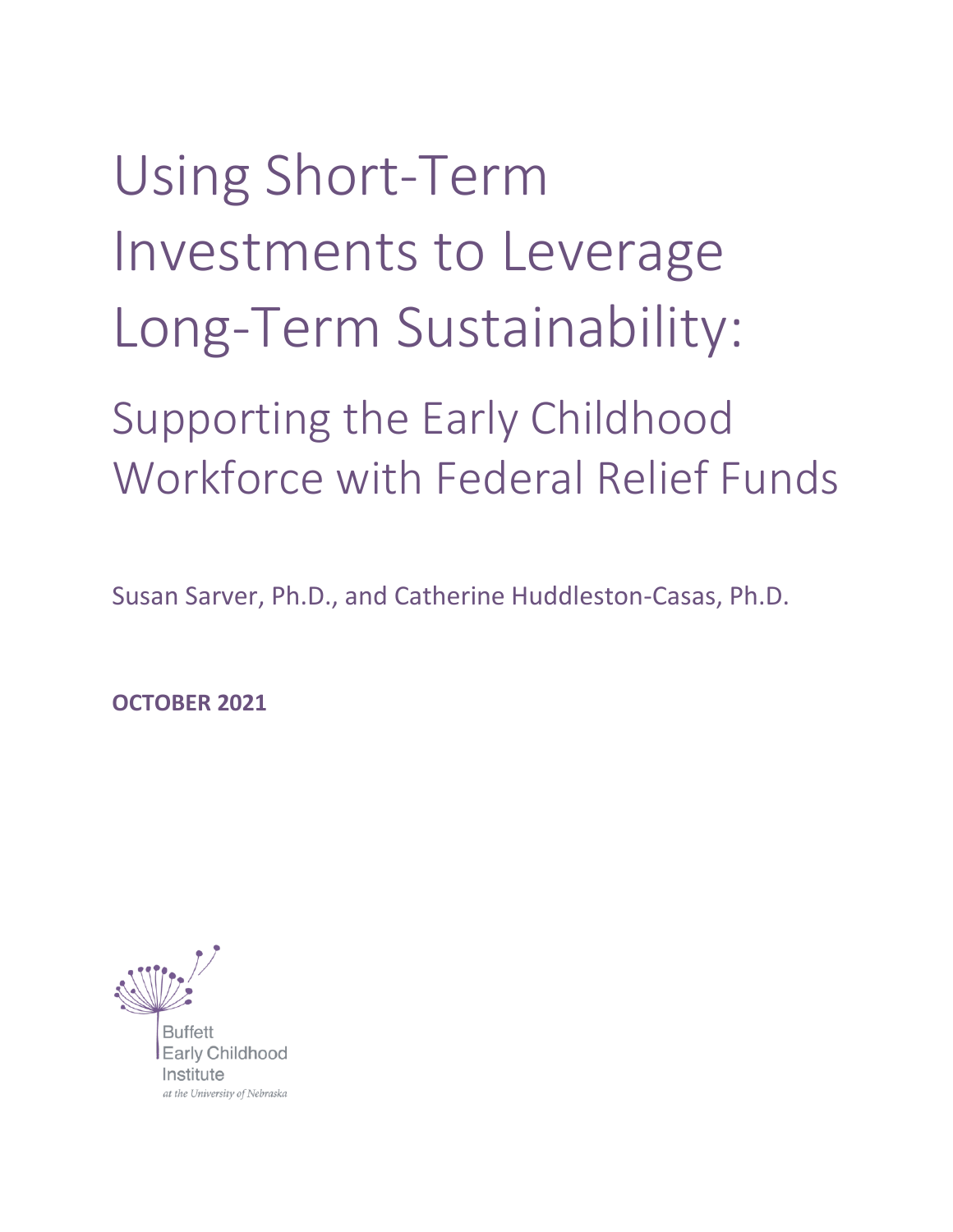### **INTRODUCTION**

In March 2020, COVID took hold in the United States and the nation began an experiment in flexibility and perseverance. The ensuing pandemic required everyone to adjust their patterns of daily life, upending assumptions about where workers work, where students attend school, and who is minding the children of employed parents. Like the rest of the country, the precarious financial tightrope upon which Nebraska's early care and education providers balanced for years began to fray. An already scarce resource for families and communities became even harder to find. As of July 2021, 13% of programs have closed statewide<sup>1</sup> and the number of workers in early childhood decreased by 1,510, a 14% decline<sup>2</sup>. Data collected from members of Nebraska's early childhood workforce in June 2020 revealed the following:

- Ninety-three percent of providers surveyed reported some reduction in income because of the pandemic, with 1 in 4 reporting their income reduced by over  $50\%$ <sup>3</sup>
- One in three providers applied for and received federal assistance from the CARES Act<sup>2</sup>
- The vast majority of providers surveyed (87%) said they would apply for future financial assistance if it were offered

To mitigate the economic impact of the pandemic, the federal government passed a variety of relief packages to provide fast and direct economic assistance for American workers, families, small businesses, and communities<sup>4,5,6,7</sup>. These funds allowed many businesses to remain open or reopen and enabled families to continue to work. Initially, funds were distributed as onetime payments designed to respond to such immediate needs as personal protective equipment and cleaning supplies. Subsequent packages were more broadly aimed at shoring up struggling businesses and stabilizing economic activity. Some policymakers at local, state, and federal levels were concerned that allocating one-time funds to ongoing expenses was illadvised. Members of the early childhood workforce appear to disagree. Nationwide, early childhood professionals report the potential benefit of investments in the workforce, even if those investments are temporary, is better than failure to invest at all<sup>8</sup>. One-time infusions of *dollars can be leveraged to support long-term sustainability when those dollars are invested in the early childhood workforce.*

<sup>1</sup> Lindsy Braddock, Nebraska Department of Health and Human Services (June, 2021), personal communication

<sup>2</sup> Bureau of Labor Statistics: bls.gov retrieved September 2021

<sup>3</sup> Daro & Gallagher, August 2020

<sup>4</sup>Coronavirus Aid, Relief, and Economic Security (CARES) Act, March 2020

<sup>5</sup> Coronavirus Response and Consolidated Appropriations Act (2021), December 2020

<sup>6</sup> American Rescue Plan (ARP) Act, March 2021

<sup>7</sup> The Elementary and Secondary School Emergency Relief (ESSER) Fund was established in March 2020 as part of the Education Stabilization Fund in the CARES Act

<sup>8</sup> https://www.naeyc.org/sites/default/files/globally-

shared/downloads/PDFs/resources/blog/naeyc\_july\_2021\_survey\_progressperil\_final.pdf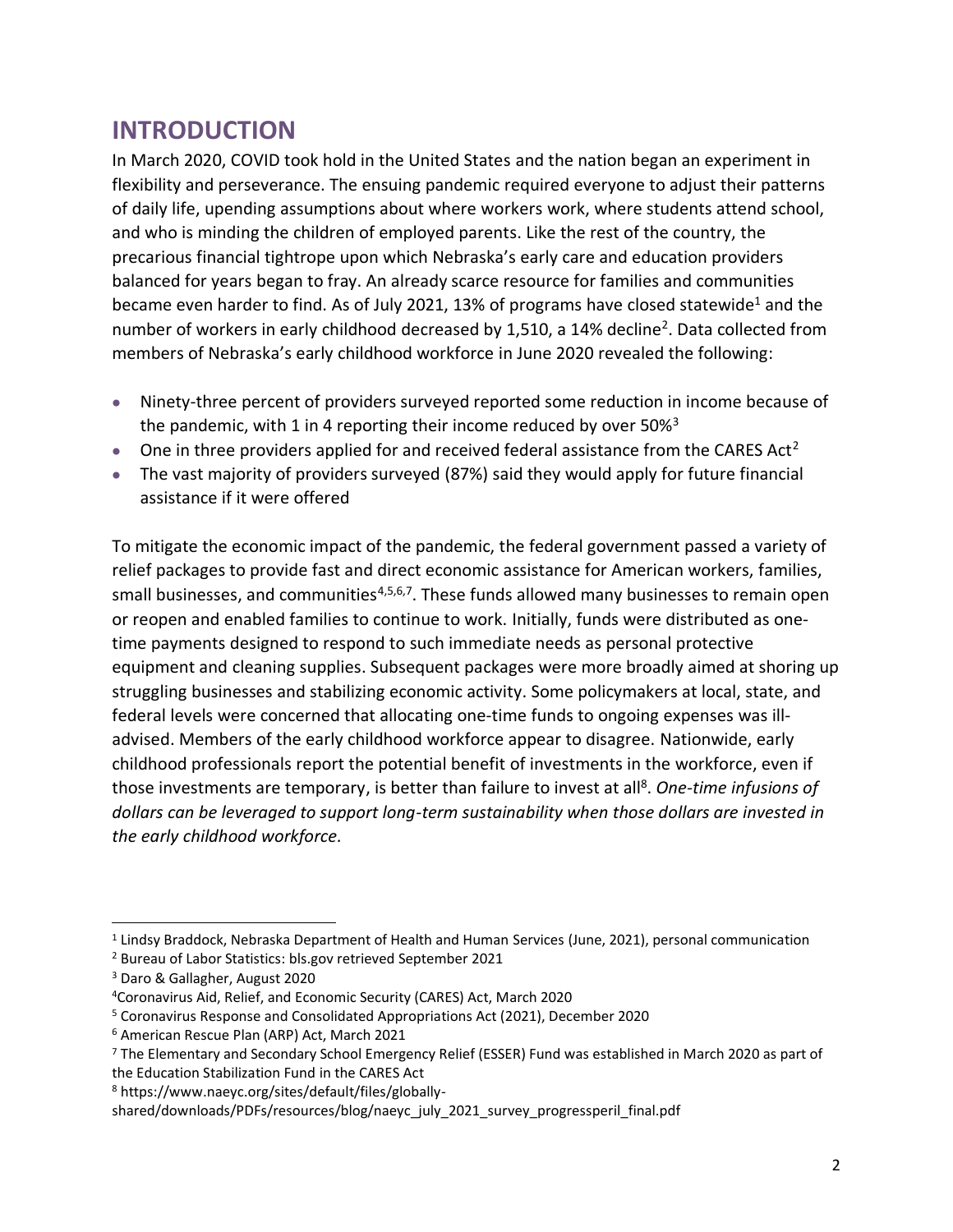## **Opportunity in Nebraska**

Recent work in Nebraska forges a path for investing in the early childhood workforce. *Elevating Nebraska's Early Childhood Workforce: Report and Recommendations of the Nebraska Early Childhood Workforce Commission* (2020) sets forth a vision that Nebraska will elevate the early childhood workforce to a priority profession benefiting all children from birth through Grade 3. Documenting the strengths of early childhood professionals as well as the challenges they face, the commission identified four goals to achieve this vision. The focus of the first goal is to ensure that children experience quality care and education in all early childhood settings. The second goal is focused on funding the early care and education system at the level required to meet the total cost of quality. The third and fourth goals aim to create an environment where communities across the state are committed to strengthening the early childhood workforce and are poised to act.

The critical role of the early care and education workforce in the daily lives of children and families, though evident to many, became undeniable when the pandemic interrupted the employment support infrastructure early care and education provides to local economies. *Further, a qualified early childhood workforce is the cornerstone of a quality care and education system. As such, an investment in an early childhood professional is an investment in each and every child that professional encounters.* Despite the significance of their role in the lives of young children, recruiting and retaining professionals with the required expertise and skill is hindered by low wages, complicated career pathways, and inconsistent regulations. Further, providers seeking to fulfill training requirements or pursue higher education must overcome associated financial barriers such as training fees, college tuition, and lost wages. The federal funds provided through pandemic relief packages offer a unique opportunity to address some of these challenges and sustainably invest in quality early care and education by strengthening the early childhood workforce.

With over \$200 million available in the American Rescue Plan for Nebraska, numerous proposals for spending the funds have been put forward for consideration. Four proposals provide Nebraska a unique opportunity to maximize long-term sustainability of quality early care and education by directly supporting the early care and education workforce. A brief summary of those proposals is presented in Table 1.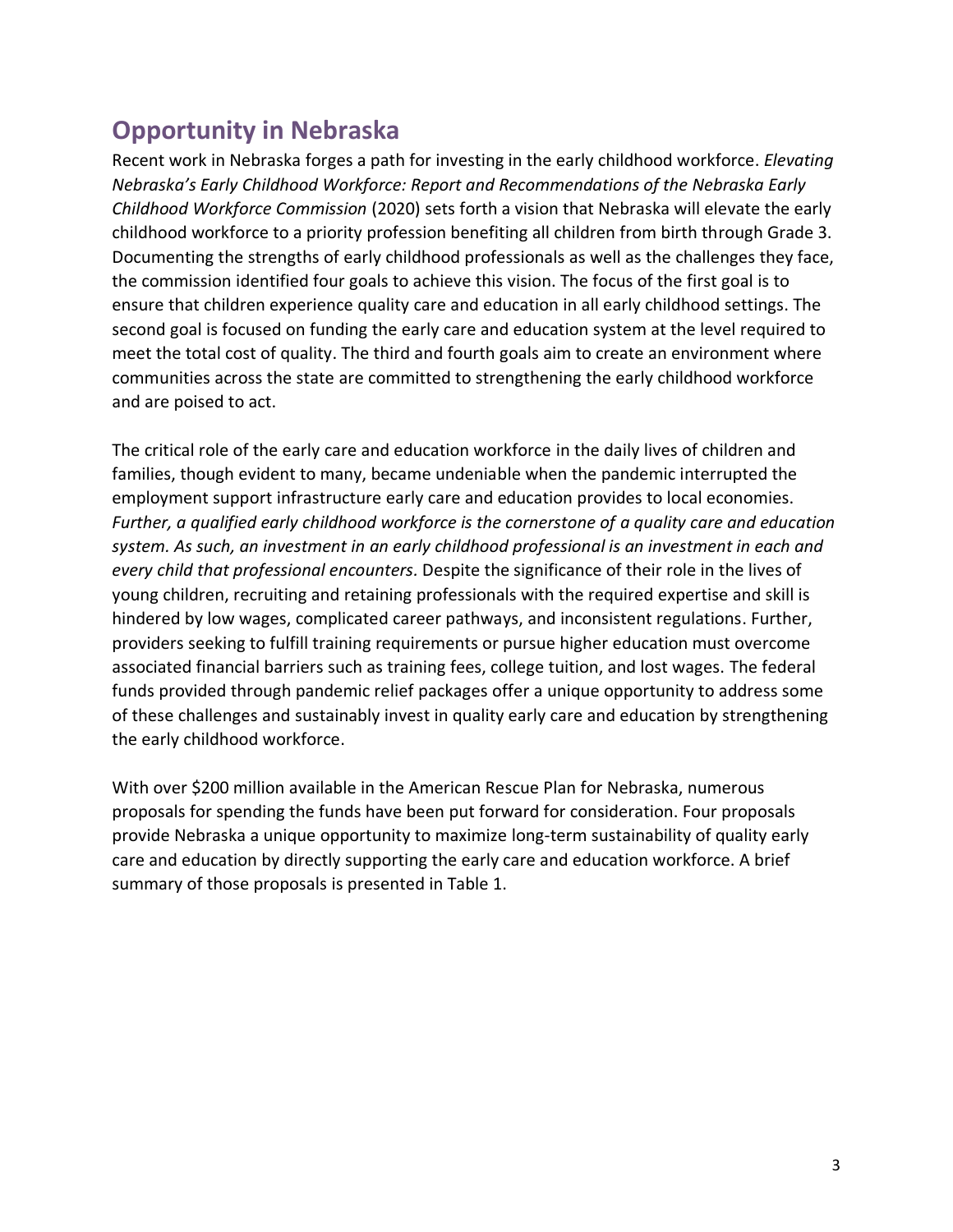#### **COMPENSATION PROPOSALS**

#### *Education-based salary supplements:*

Child Care WAGE\$® NEBRASKA<sup>9</sup> provides stipends to low-paid early care and education providers working with children birth – age 5 in licensed child care settings in Nebraska. The supplement to eligible providers is based on educational attainment and maintaining employment in community-based child care settings.

#### *Retention allowances:*

Retention allowances address the shortage of early childhood professionals in the field and allow small businesses to be competitive in attracting highly qualified professionals. Allowances are paid to employees to continue their employment with licensed early childhood settings.

#### **LONG-TERM IMPLICATIONS**

Finding ways to increase compensation of early care and education professionals is essential to keeping them in the field. Both expanding the number of salary supplements for qualified providers and creating allowances for loyalty to the field decrease the turnover that community-based child care settings confront when providers leave their positions for higherpaying options. Even the most dedicated professionals leave the field when they cannot afford to stay. And when they depart, they take expertise, experience, and relationships—all key to quality experiences for young children and their families—with them. Establishing quality early care and education is impossible if you are constantly rebuilding program staff.

#### **EDUCATION PROPOSALS**

#### *Professional development dollars:*

State regulations require new hires to complete 45 hours of training within the first six months in their position and 12 hours of professional development annually thereafter. Professional development dollars address the need to expand the availability of qualityfocused trainings, make these trainings more affordable to a greater number of providers across the state, and diversify the modalities of delivery.

#### *T.E.A.C.H. Scholarships:*

T.E.A.C.H. Early Childhood® NEBRASKA<sup>10</sup> provides scholarships to help early care and education professionals complete coursework and make progress toward a degree in early childhood education. In addition to tuition, funds cover released time, substitute coverage for centers, and program fees. Students commit to remaining at their place of employment for at least one year post degree completion.

Providing supports for members of the early childhood workforce seeking professional development opportunities is a critical investment in quality early care and education. Both professional development dollars and T.E.A.C.H. scholarships provide funds to help alleviate the financial strain associated with investments in education and training. Though the importance of ensuring that young children experience quality care and education is recognized by providers across settings, the razor-thin margins of program budgets prevent owner-operators and center directors from absorbing education-related expenses for themselves or their employees. Dollars spent to strengthen the knowledge and skills of the early childhood workforce are an investment in the professionals and the programs, an investment that will benefit children and families in communities across Nebraska.

<sup>9</sup> http://www.nebraskaaeyc.org/child-care-wagereg.html

<sup>10</sup> http://www.nebraskaaeyc.org/teach-early-childhoodreg.html